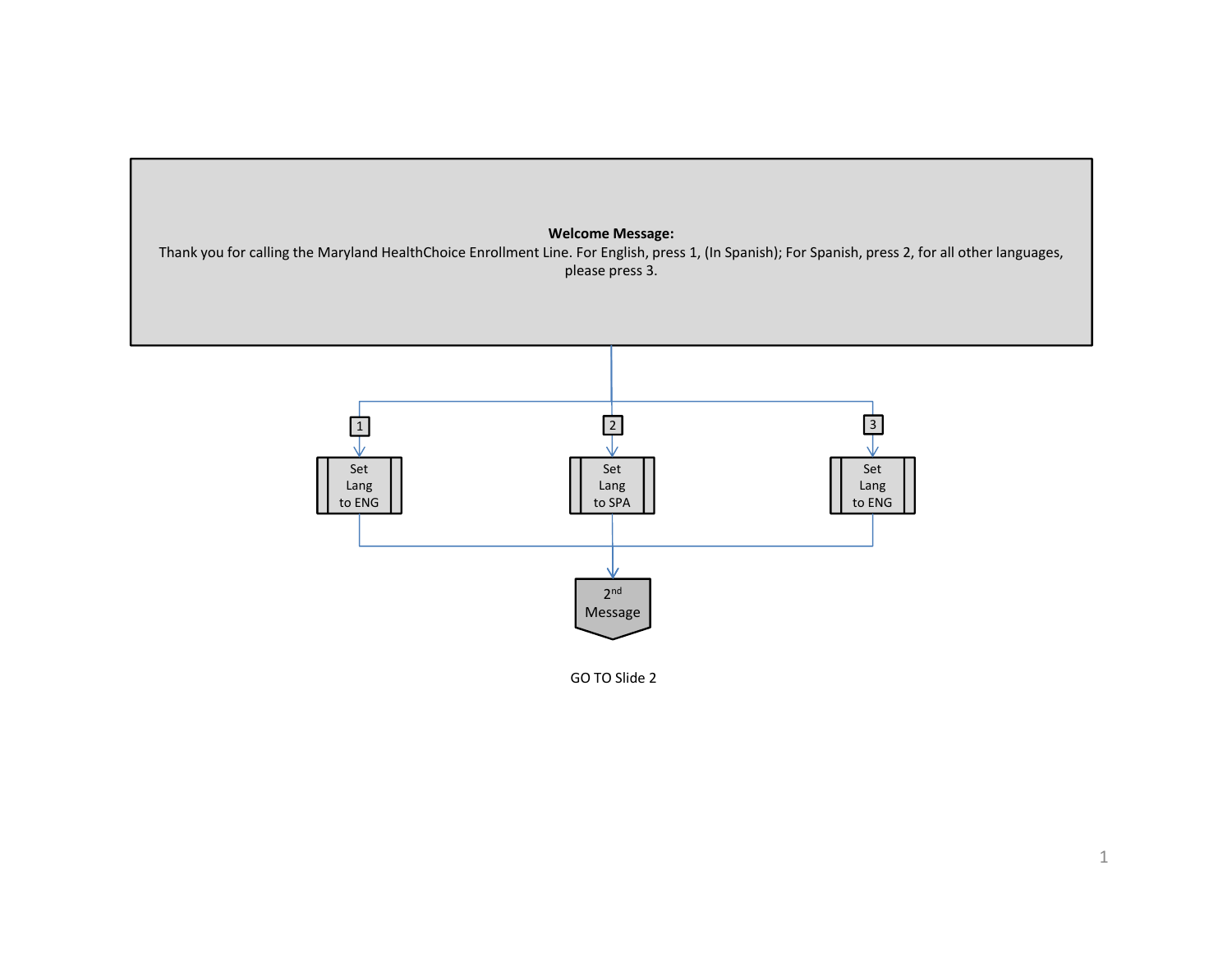## **2n<sup>d</sup> Message:**

Calls may be recorded and monitored for quality and training purposes. Please listen carefully, as our menu options have changed. Did you know, that you can now choose your health plan and doctor online? Avoid long call wait times and take advantage of our new enrollment website. The process is fast and easy. Visit our website at www.MDHealthChoice.org. You will need your Case number or Medical Assistance number, the last 4 digits of the social security number of the person that you want to enroll, and the PIN number located in your HealthChoice enrollment packet welcome letter. Again, please visit our website at www.MDHealthChoice.org. You can enroll now!

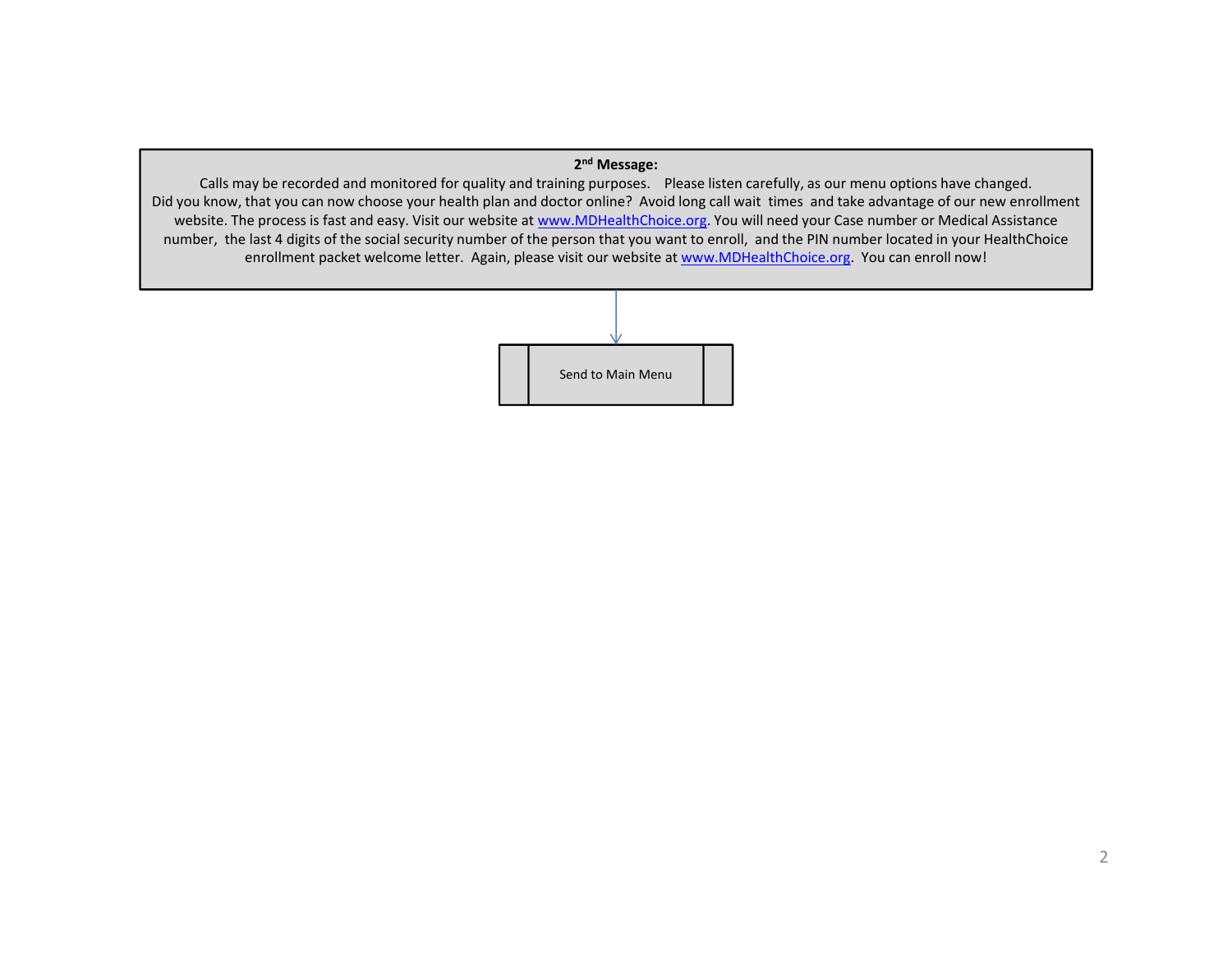## **Main Menu:**

- If you are uninsured and would like to apply for Medicaid or you have applied and would like to check on the status of your application, please press 1 and you will be directly connected to Maryland Health Connection for further assistance. **(Calls forward to 1‐855‐642‐8572)**
- If you are calling because you are experiencing login or other technical issues with the Maryland HealthChoice Enrollment website, please press 2.
- If you received a HealthChoice enrollment packet in the mail and would like to speak with a customer service representative to choose your health plan and doctor, please press 3.
- If you are calling because you would like to stay with your current health plan but change your primary care doctor, you will need to contact your health plan directly. If you are already enrolled and would like to change your current heath plan, please press 4.
- If you have Medicaid and are not enrolled in a health plan and have questions about your benefits, or you have not received your red and white Medical Assistance card, please press 5.
- If you are calling about a billing issue, please press 6
- For all other questions or issues, please press 7

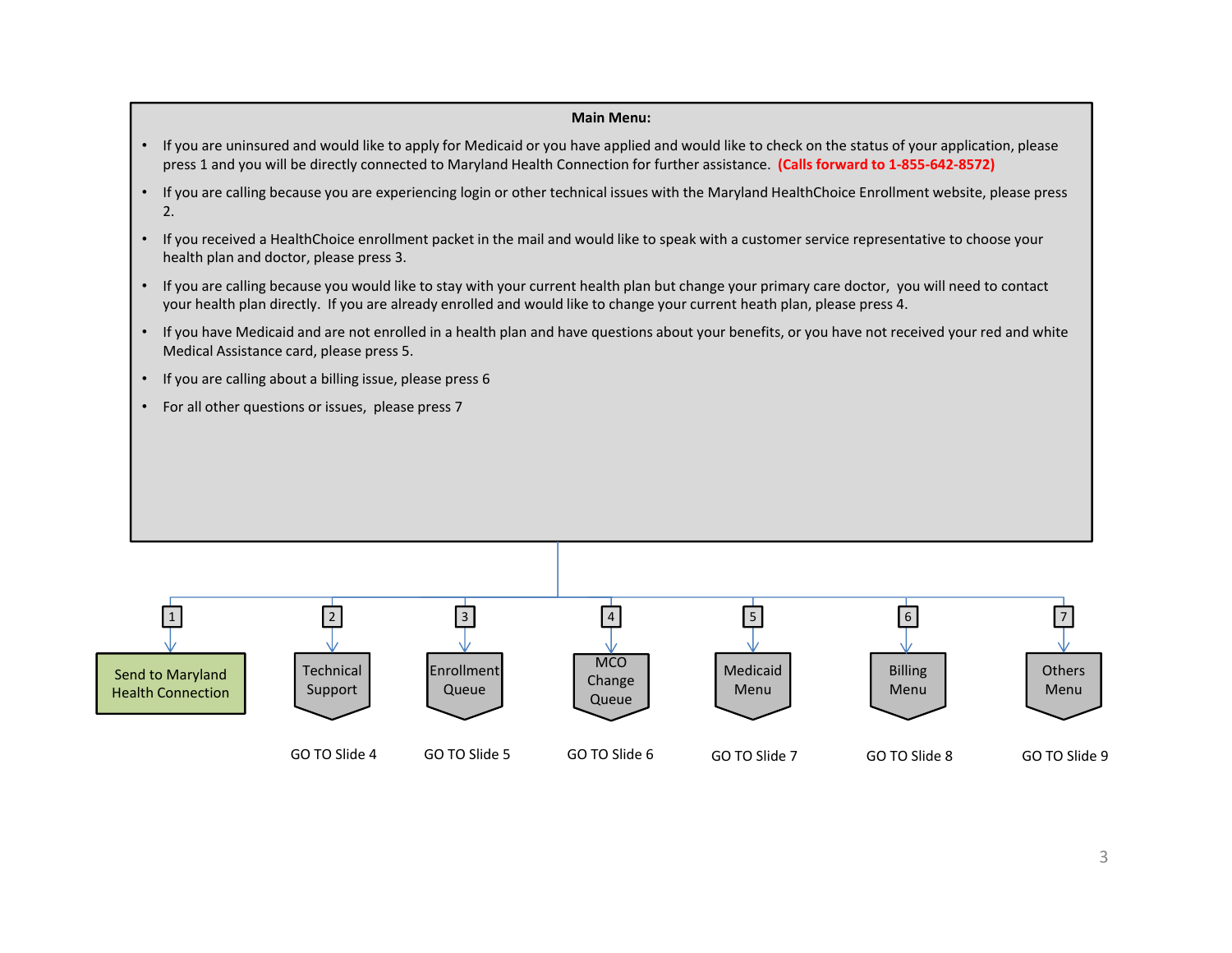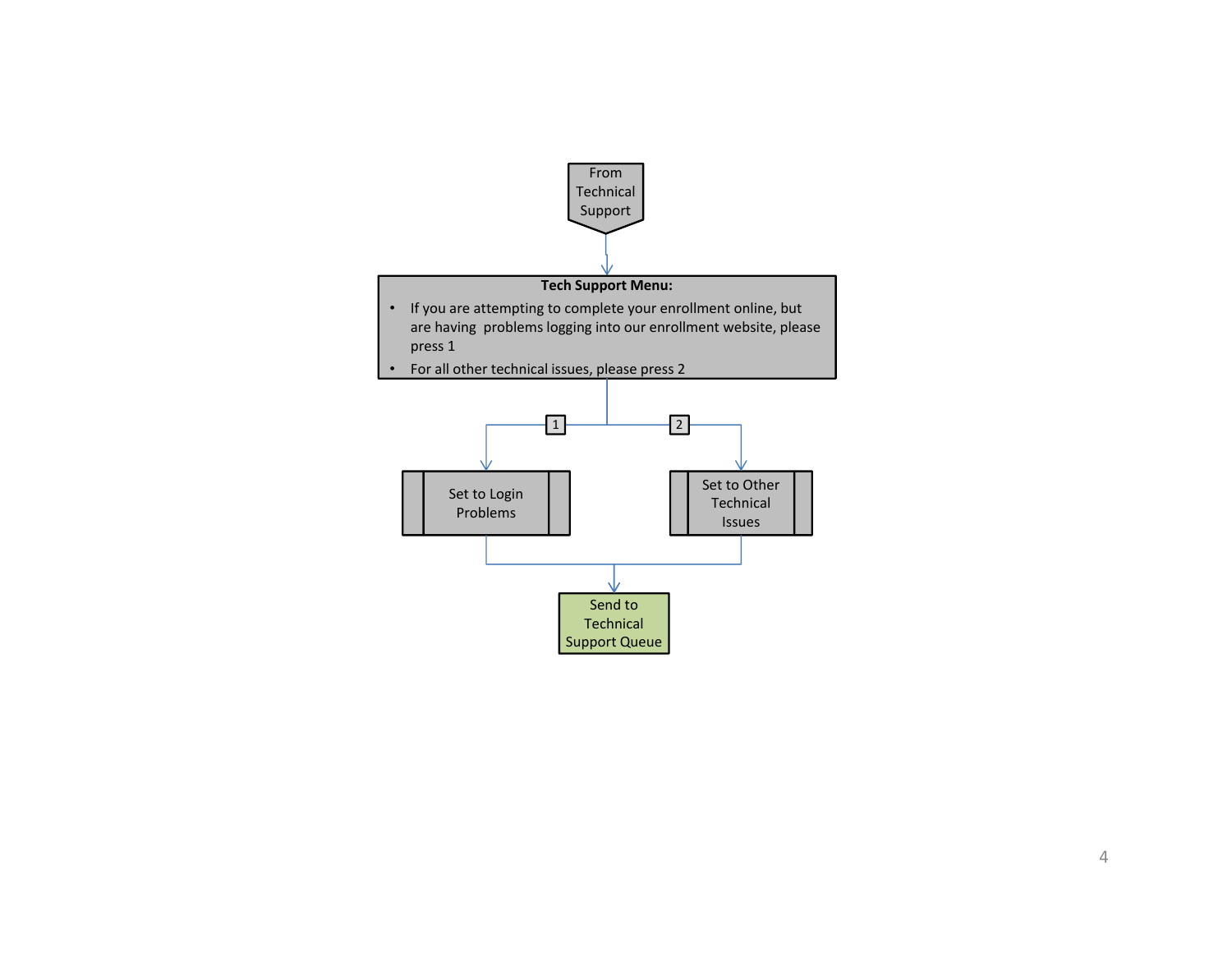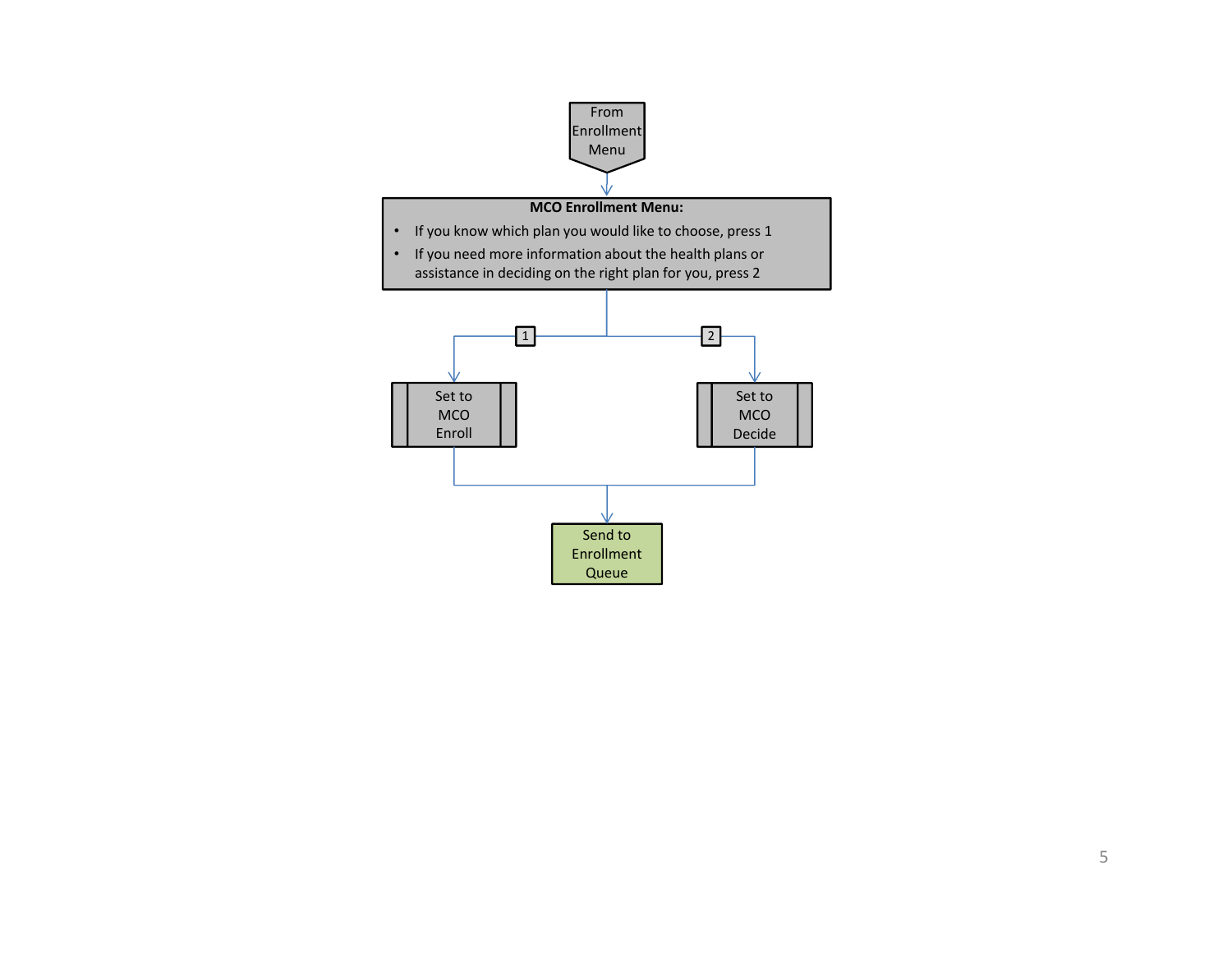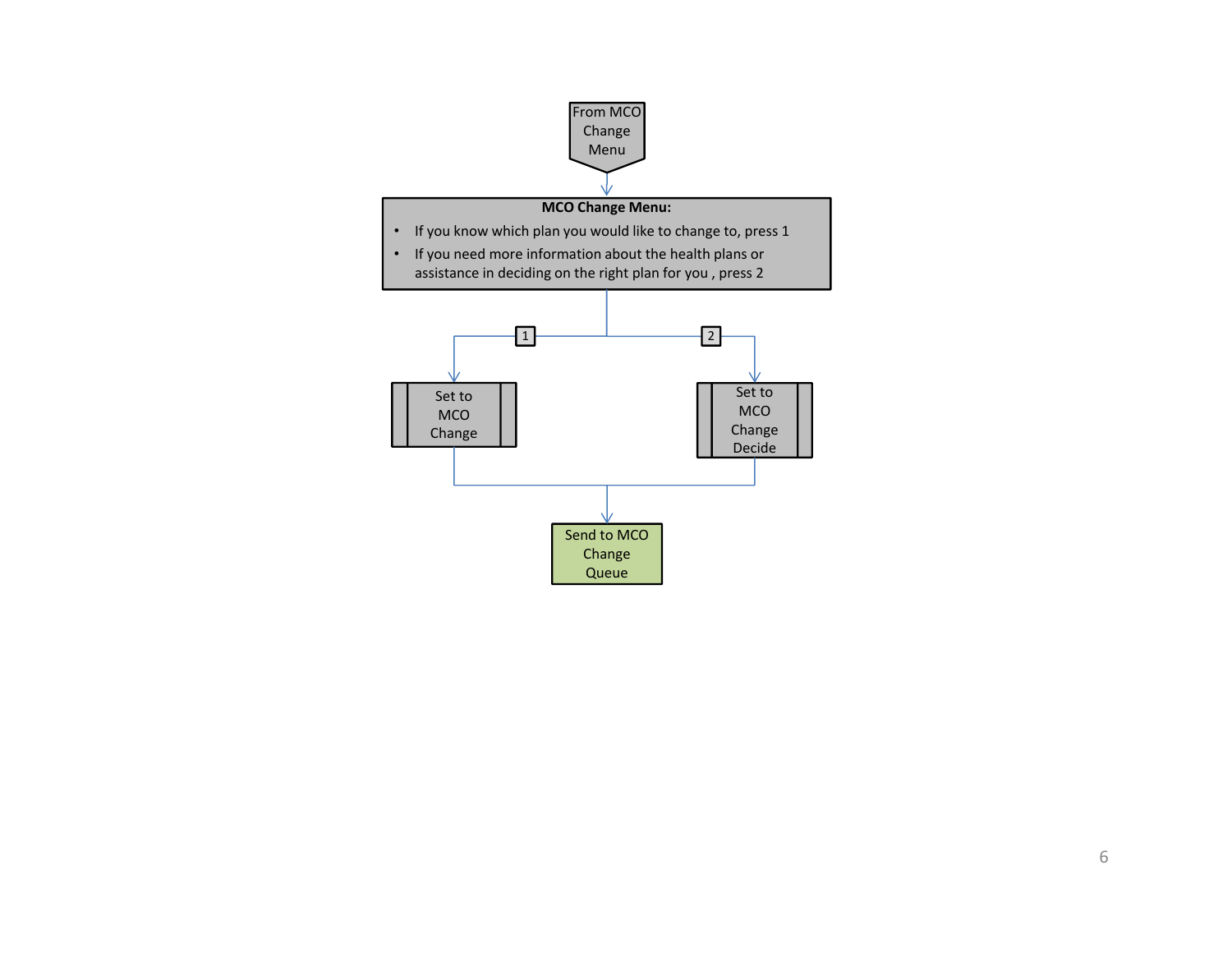

- Assistance card, please press 1 and you will be directly connected to the Maryland Medical Assistance Beneficiary Services Hotline. **(Calls forward to 1‐800‐492‐5231)**
- If you lost your Medicaid ID card, and need to request a new one, please press 2 and you will be directly connected to the Maryland Medical Assistance Beneficiary Services Hotline.. **(Calls forward to 1‐800‐492‐5231)**
- If you have Medicaid but are not enrolled in a health plan and have questions about your benefits or need help finding a doctor, please press 3 and you will be directly connected to the Maryland Medical Assistance Beneficiary Services Hotline. **(Calls forward to 1‐800‐492‐5231)**

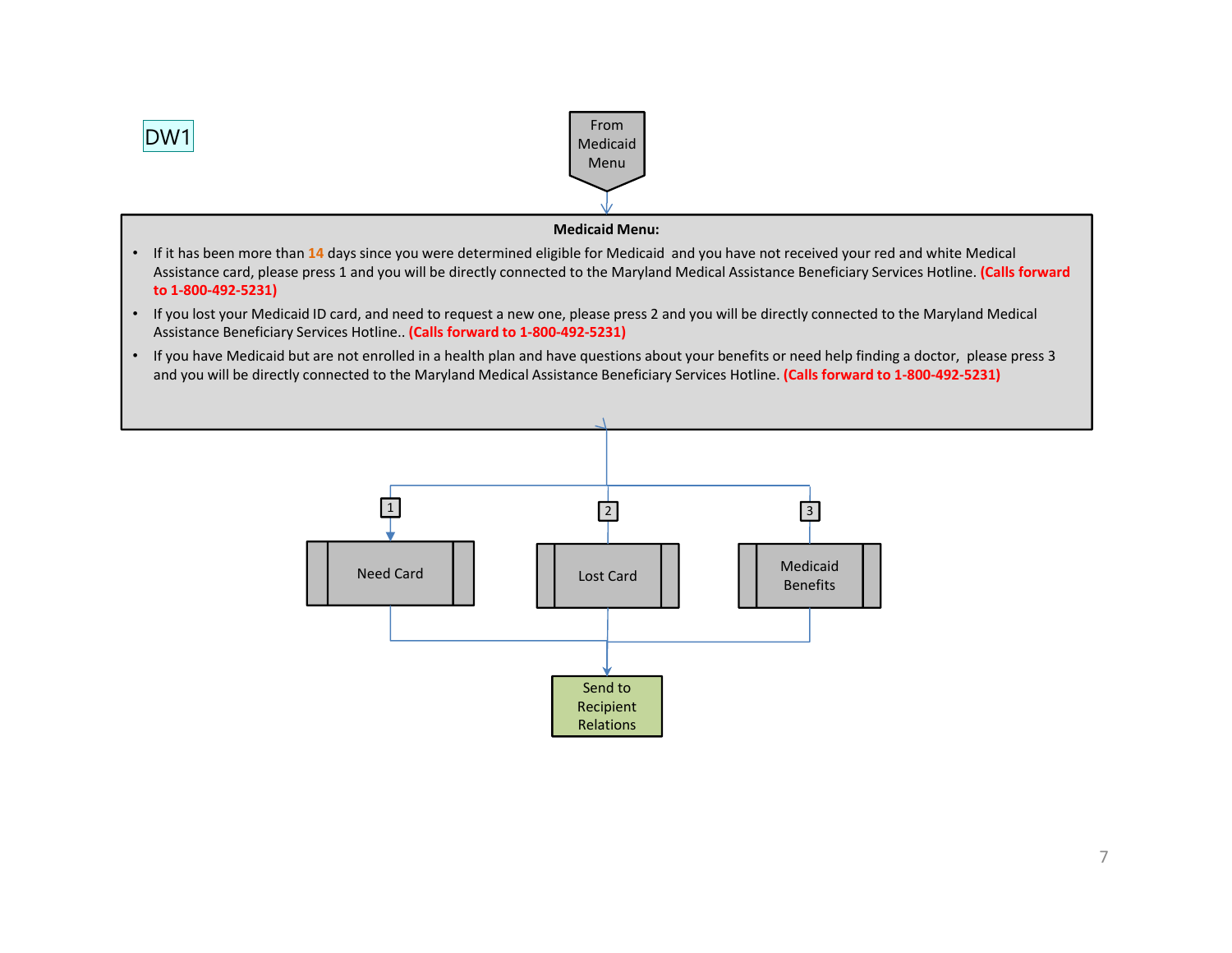**DW1** What's a reasonable time that an eligible recipient to go without receiving their card Damon Watkins, 1/9/2016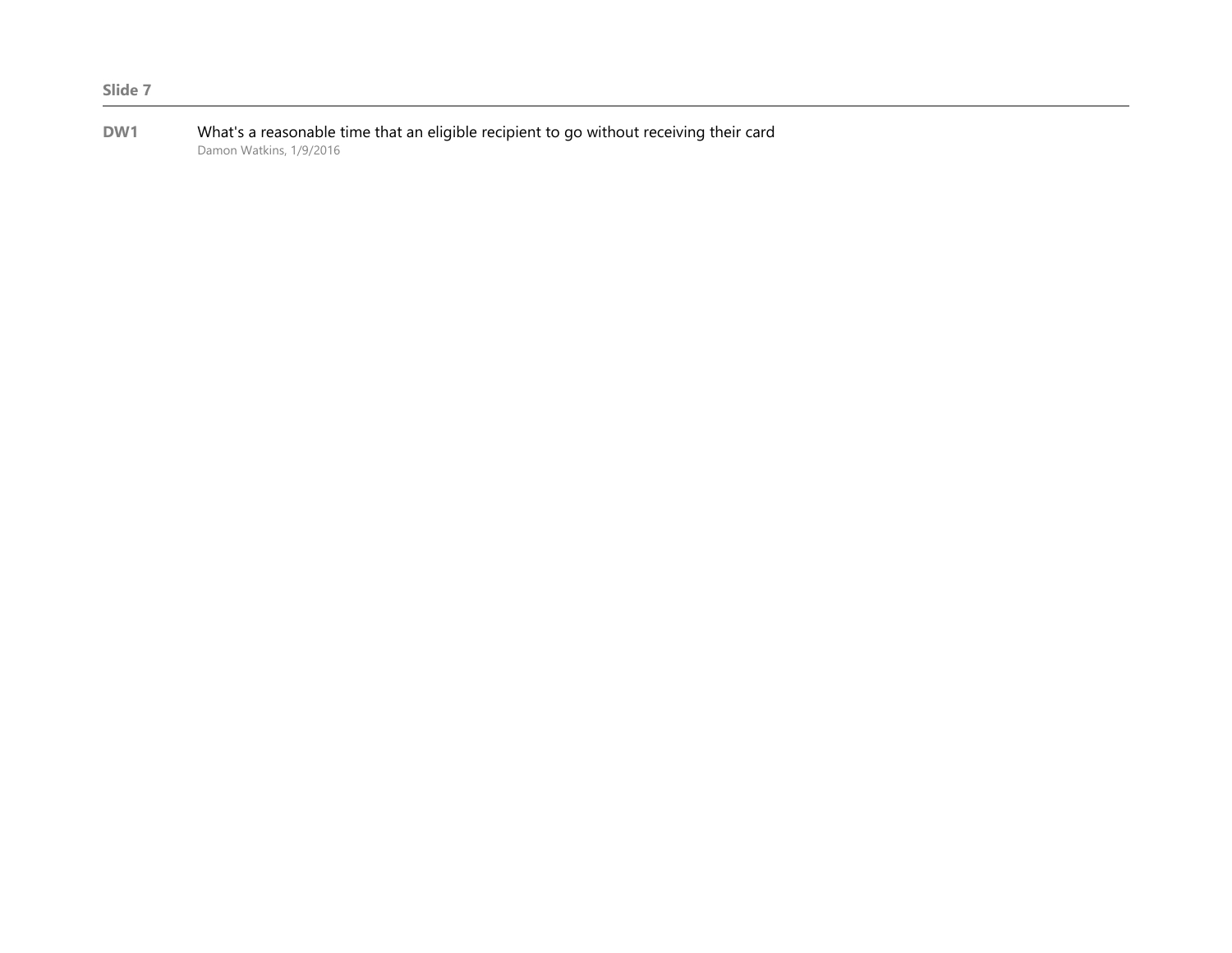

**Billing Menu:** 

• If you are enrolled in a health plan and have questions about a bill that you received, please contact your health plan. If you received a bill and you have Medicaid but are not enrolled in a health plan, please press 1 and you will be directly connected to the Maryland Medical Assistance Beneficiary Services Hotline. **(Calls forward to 1‐800‐492‐5231)**